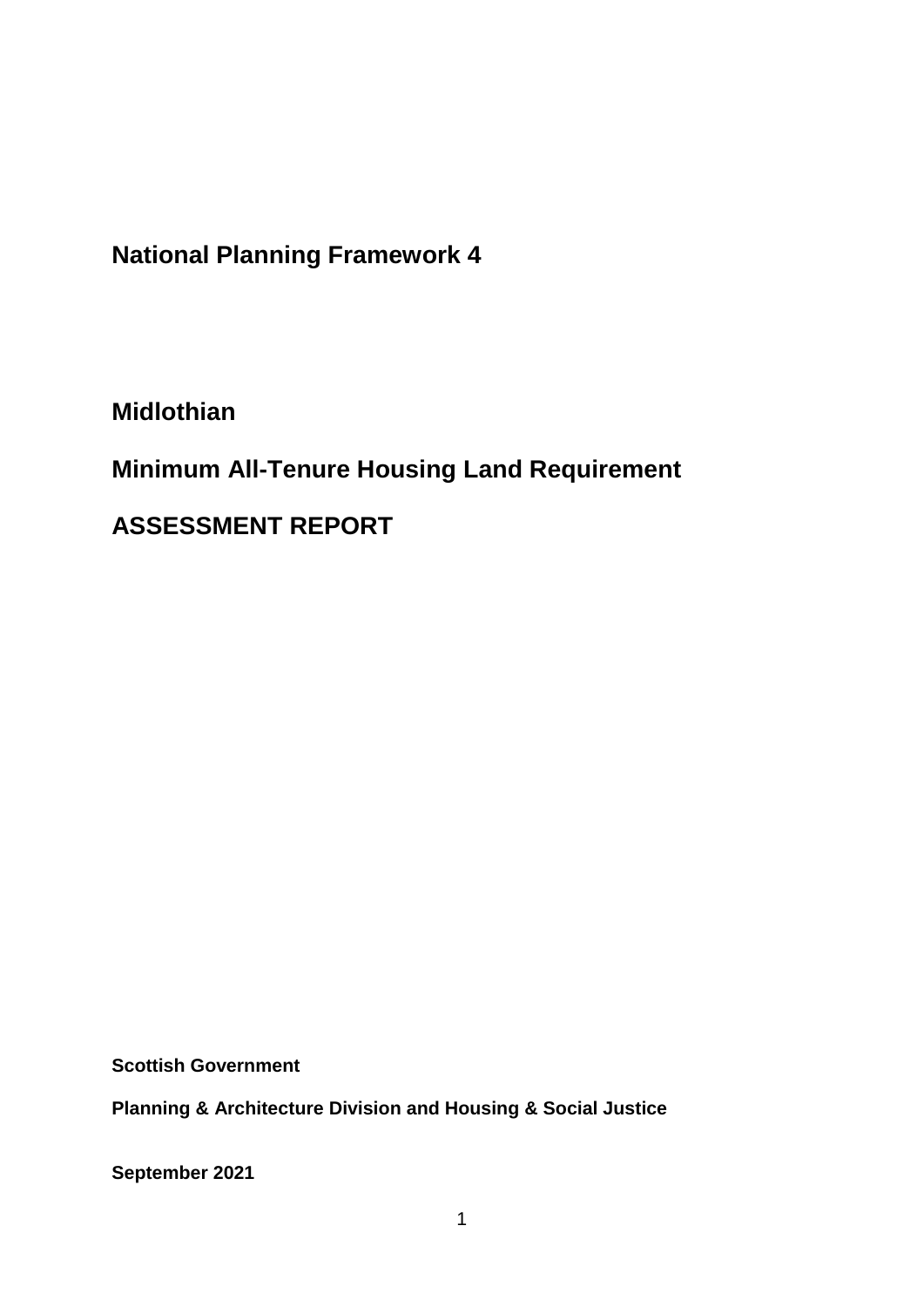|             | <b>CORE OUTPUTS ASSESSMENT</b>                                                                                                                                                                                                                                                                                                                                                                                                           |                                                     |                                               |  |  |  |  |
|-------------|------------------------------------------------------------------------------------------------------------------------------------------------------------------------------------------------------------------------------------------------------------------------------------------------------------------------------------------------------------------------------------------------------------------------------------------|-----------------------------------------------------|-----------------------------------------------|--|--|--|--|
| $\mathbf 1$ | <b>Locally Adjusted Estimate</b>                                                                                                                                                                                                                                                                                                                                                                                                         |                                                     |                                               |  |  |  |  |
|             |                                                                                                                                                                                                                                                                                                                                                                                                                                          | <b>Initial</b><br><b>Default</b><br><b>Estimate</b> | Locally<br><b>Adjusted</b><br><b>Estimate</b> |  |  |  |  |
|             | <b>Midlothian</b>                                                                                                                                                                                                                                                                                                                                                                                                                        | 8,050                                               | 8,050                                         |  |  |  |  |
|             | The covering email to Midlothian's response noted that the Planning Committee<br>agreed not to submit a locally adjusted estimate at this stage but did agree to<br>feedback on the work.                                                                                                                                                                                                                                                |                                                     |                                               |  |  |  |  |
|             | The Council is generally supportive of the Government's approach and of the<br>proposed land requirement figure, although still challenging they are in line with<br>recent completion rates (10 year 6,271 units - Scottish Government<br>completions) - Housing statistics quarterly update: new housebuilding and<br>affordable housing supply - gov.scot (www.gov.scot)).                                                            |                                                     |                                               |  |  |  |  |
|             | The estimate exceeds the 10 year completions by nearly 2,000 units.                                                                                                                                                                                                                                                                                                                                                                      |                                                     |                                               |  |  |  |  |
| 2           | <b>Household Projections (Newly-Forming Households)</b>                                                                                                                                                                                                                                                                                                                                                                                  |                                                     |                                               |  |  |  |  |
|             | The National Records of Scotland (NRS) 2018-based principal household<br>projection is used by the Council. The authority notes that using this is<br>reasonable and appropriate, particularly given the ongoing uncertainty of the<br>long term impact and recovery from the current COVID-19 Pandemic and<br>Brexit. They refer that the 2018 data was published in 2020 and represent the<br>most up to date official data available. |                                                     |                                               |  |  |  |  |
|             | The authority note that in terms of the estimated number of new households,<br>the proposed figures are broadly similar to those identified in the proposed<br>Strategic Development Plan 2 and the more recent interim Regional Spatial<br>Strategy for Edinburgh and the South East of Scotland.                                                                                                                                       |                                                     |                                               |  |  |  |  |
|             | The household projection is 5,950.                                                                                                                                                                                                                                                                                                                                                                                                       |                                                     |                                               |  |  |  |  |
|             | <b>Household Projection: Default Compared to Adjusted Estimates</b>                                                                                                                                                                                                                                                                                                                                                                      |                                                     |                                               |  |  |  |  |
|             |                                                                                                                                                                                                                                                                                                                                                                                                                                          | <b>Default</b>                                      | <b>Adjusted</b>                               |  |  |  |  |
|             | Midlothian                                                                                                                                                                                                                                                                                                                                                                                                                               | 5,950                                               | 5,950                                         |  |  |  |  |
|             |                                                                                                                                                                                                                                                                                                                                                                                                                                          |                                                     |                                               |  |  |  |  |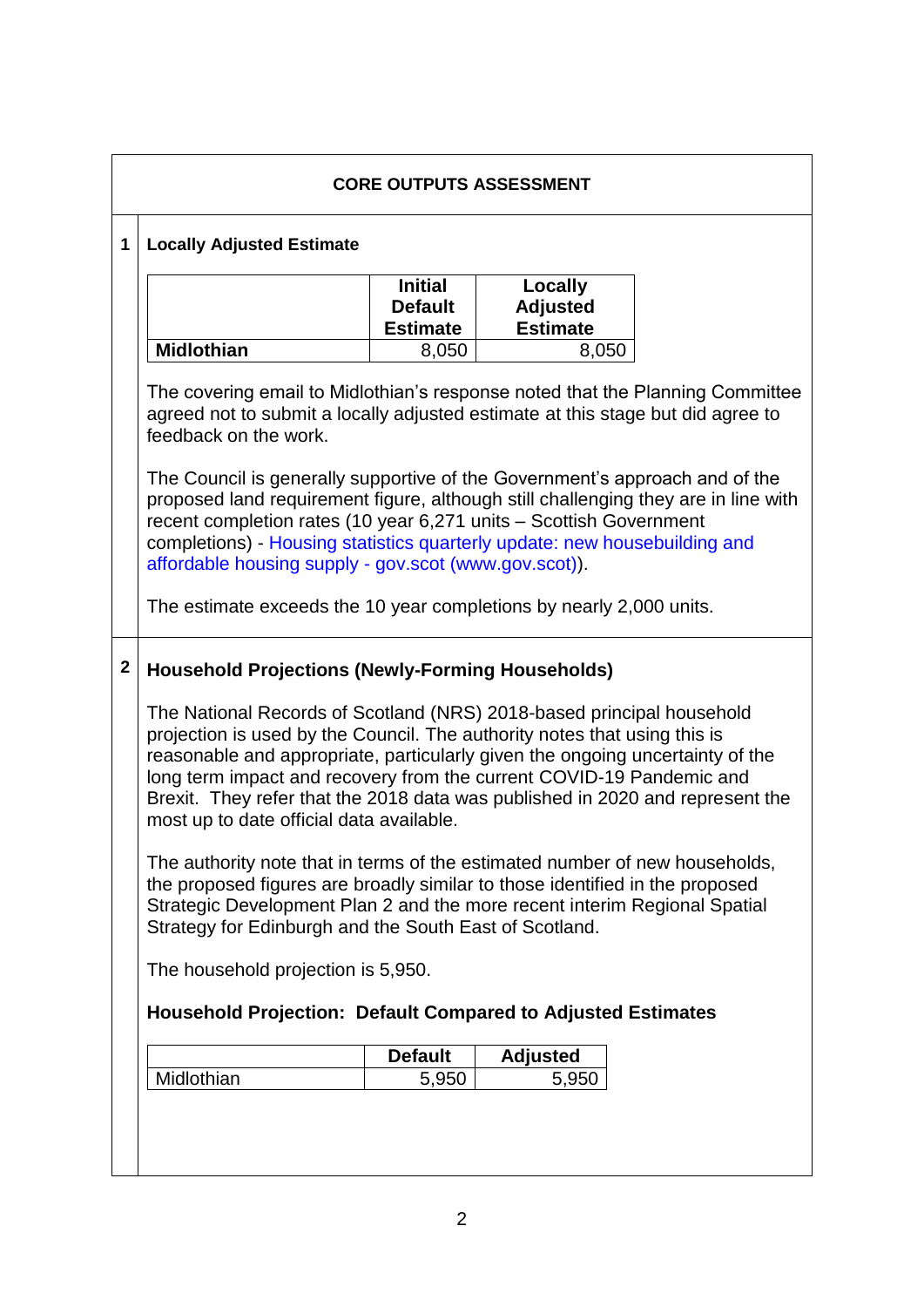| 3 | <b>Existing Housing Need</b>                                                                                                                                                                                                                                                                                                                                                                      |                |                 |  |  |  |
|---|---------------------------------------------------------------------------------------------------------------------------------------------------------------------------------------------------------------------------------------------------------------------------------------------------------------------------------------------------------------------------------------------------|----------------|-----------------|--|--|--|
|   | <b>Existing Housing Need: Default Compared to Adjusted Estimates</b>                                                                                                                                                                                                                                                                                                                              |                |                 |  |  |  |
|   |                                                                                                                                                                                                                                                                                                                                                                                                   | <b>Default</b> | <b>Adjusted</b> |  |  |  |
|   | Midlothian                                                                                                                                                                                                                                                                                                                                                                                        | 500            | 500             |  |  |  |
|   | The Scottish Government default existing housing need estimate has been<br>accepted by the Council and no adjustment is proposed.                                                                                                                                                                                                                                                                 |                |                 |  |  |  |
| 4 | <b>Flexibility Allowance</b>                                                                                                                                                                                                                                                                                                                                                                      |                |                 |  |  |  |
|   | The Council uses 25% flexibility.                                                                                                                                                                                                                                                                                                                                                                 |                |                 |  |  |  |
|   | However, they provide challenge to this. They do acknowledge that the<br>proposed review period for the new LDP process will be double what it is<br>currently and that this longer period may introduce more risk in terms of<br>sustained delivery of Housing Supply Targets. However, they state that there is<br>little explanation as to why the figure is set at 25% for urban authorities. |                |                 |  |  |  |
|   | The Council state they understand and accept the principal of including a<br>flexibility allowance in the overall land requirement but are of the view that a<br>flexibility allowance of 20% (which is double that of SESplan2) would be more<br>consistent with SGs explanation for the increase. However, the Council does<br>not seek to make any alteration.                                 |                |                 |  |  |  |

## **CORE PROCESSES ASSESSMENT**

## **1 Using the Response Template and Excel Calculator**

As the council have not made any changes to the initial default estimate they have chosen not to submit an Excel calculator or a Response Template but instead a short 3 page submission.

## **2 Housing Market Partnership and Stakeholders Involvement**

There is no reported engagement with the HMP or stakeholders in respect of the estimate.

## **3 Joint Housing and Planning Senior Official Sign-Off**

Senior planning and housing officers have not signed-off the submission